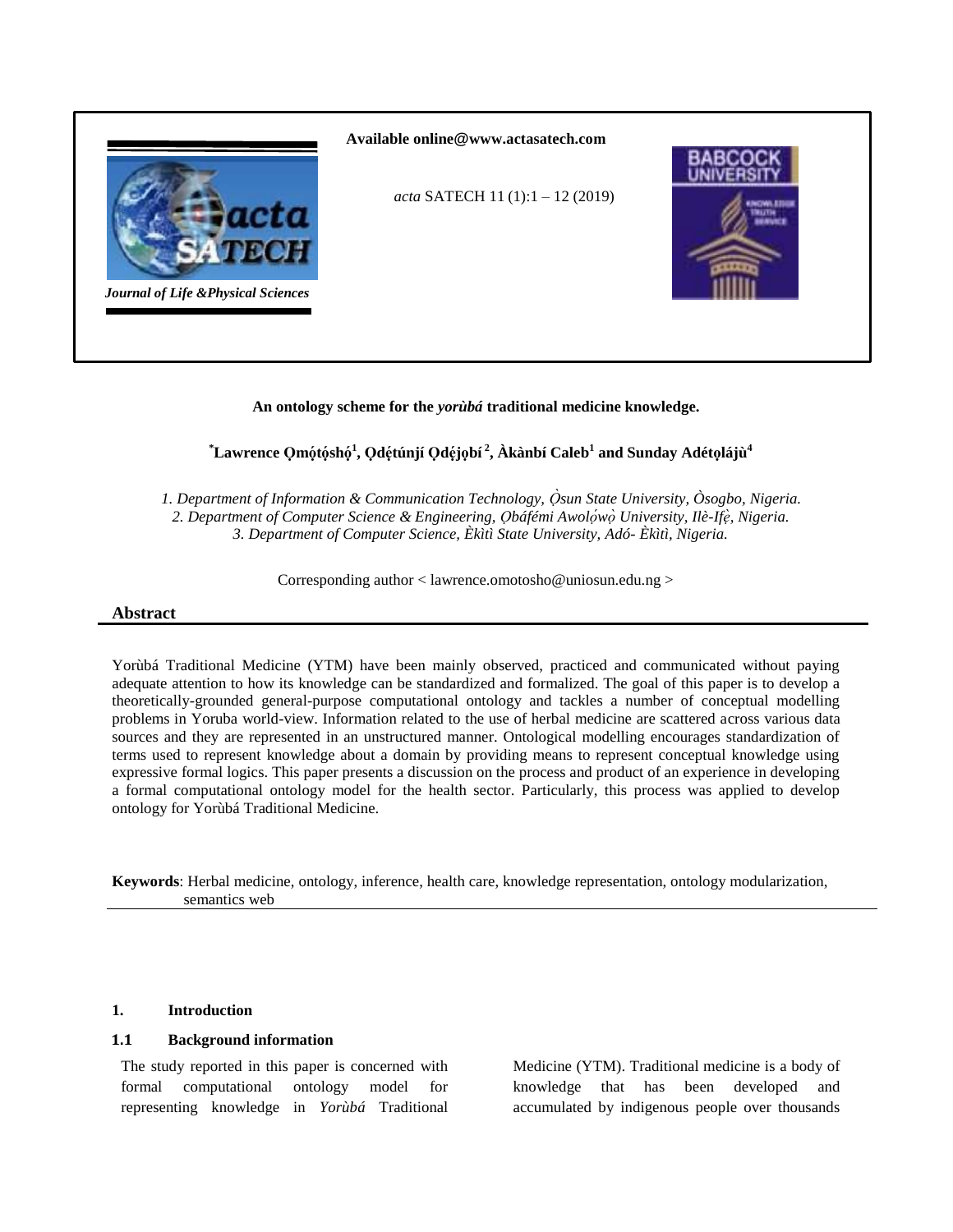of years and it is, concerned with examination, diagnosis, therapy, treatment, prevention and rehabilitation of the general well-being of humans (Ritcher, 2003). Adébísí and Gbagir (2006) stated that herbal medicine is a well-recognized system of medicine throughout the world and is used as remedies for illness such as fever, diarrhea, sore throat, sinus problems, respiratory problems and skin condition.

Nearly 80% of the world population rely on the use of herbal medicines to meet their health care needs and up to 90% of developing world relies on the use of medicinal plants (Sandhya *et. al.* (2006) and WHO (2002)). Drug companies, researchers and organizations also recognize the value of herbal medicine as a source of potential drugs and alternative providers of primary healthcare.

Wangchuk (2008) reported that out of 30,000 human diseases or disorder only one-third can be cured with modern medicines. The reason of this is because of the fact that the drugs available today are not very effective to fight against drug resistant pathogens and newly emerging infections. Therefore, it is important to preserve the value of these medicinal and economical resources and its vast valuable indigenous knowledge. The need to develop computing artefacts for the knowledge in herbal medicine emerges in the context of the development of software for medical decision support system.

*Yorùbá* Traditional Medicine (YTM) have been mainly observed, practiced and communicated without paying adequate attention to how its ontology can be standardized and formalized. Information related to the use of herbal medicine are scattered across various data sources and they are represented in an unstructured manner.

This research documented here aim at developing a formal computational ontology framework for the representation of concepts, relationships, and axioms/constraints pertaining to *Yorùbá* Traditional Medicine. The rest of the paper is structured as follows. Section 2 situates the concern of this paper within the context of contemporary discourse. Section 3 discusses the main ontology development methodologies and how we have adapted different

methodologies to define the *Yorùbá* Traditional Medicine domain ontology. Section 4 is about result and discussion. Finally, section 5 is on conclusion and future research direction.

# **2 Literature review**

Knowledge Representation (KR) is the area of Artificial Intelligence (AI) which covers the method of how knowledge can be best represented symbolically and manipulated in an automated way by reasoning program (Brachman and Levesque, 2003). From the knowledge management perspective, knowledge representation is required to convert *tacit* knowledge to *explicit* knowledge, and to represent the *explicit* knowledge in suitable form to be modelled and applied in knowledge sharing system such as knowledgebase repository or library (Obamsawim, 2006).

The most popular and commonly used knowledge representations technique is logic, which is related to the truth of statements about the world (Amir, 2004). Semantic network and Frame are used to represent knowledge, while the latter is used to represent the real world entity, the former is used to represent inheritable knowledge. Yuanyuan *et. al.*  (2010) suggest that ontology can be used to develop the knowledge-base by constructing the ontology model through the relevant concepts and their relationship. Before implementing ontology for Traditional Medicine (TM) on a system, the knowledge must be explicitly and formally represented.

Since ontology has gained recognition from academics and industries, it is used in many different contexts, and has several different definitions. The most widely cited definition is that of Gruber (1993) who defined Ontology as "an explicit specification of a conceptualization". This definition was modified slightly by Borst *et. al.*  (1997) who defined Ontologies as "a formal specification of a shared conceptualization".

Ontologies are formal in order to be machine process-able and understandable. Ontologies define concepts, properties, and relations explicitly, and are thus explicit specifications. They are shared because they capture knowledge agreed upon by a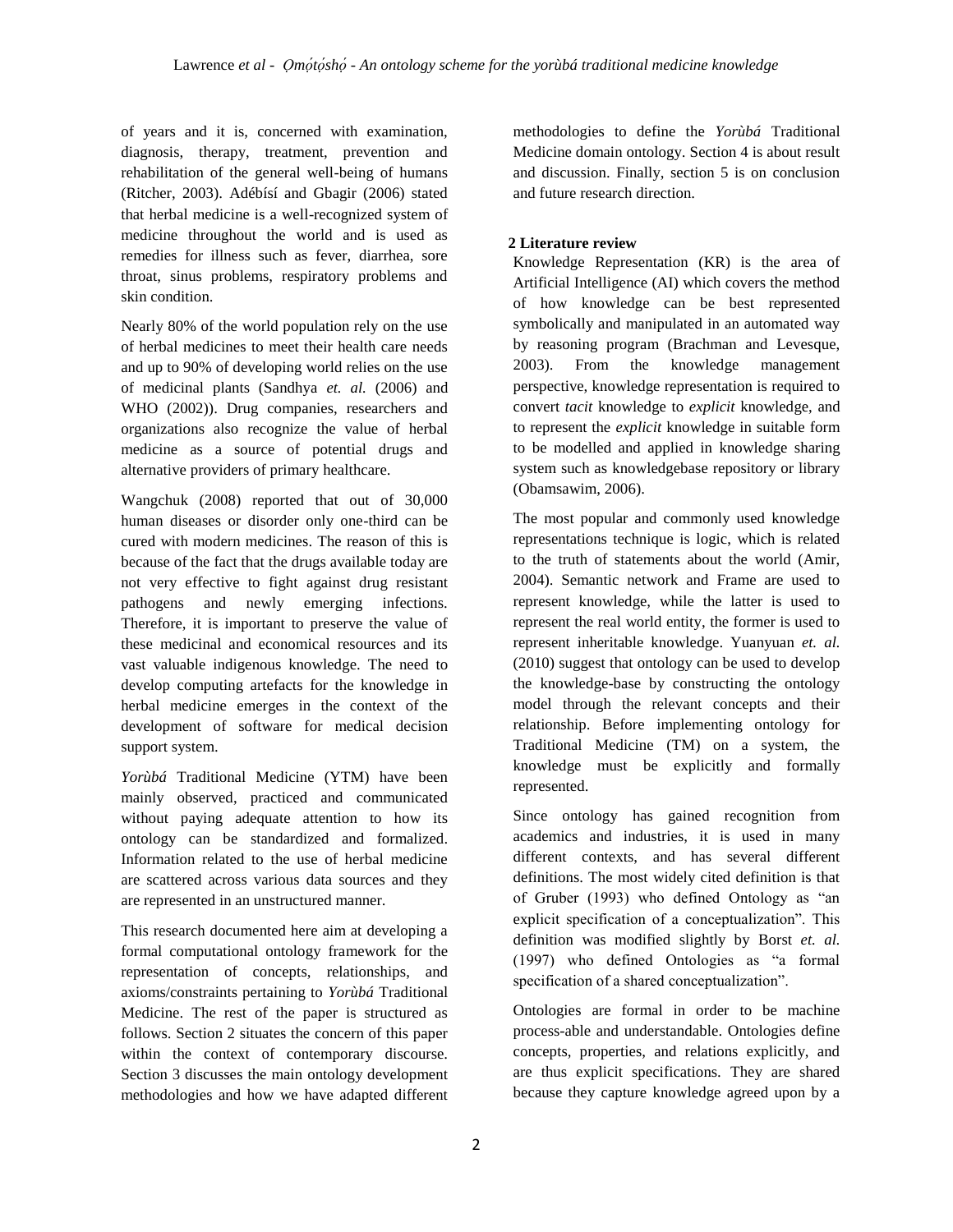group and they can be communicated between computers. Finally, ontologies are conceptualizations in that they are abstract models of some phenomenon in the world (Zhou *et. al.*, 2004). Horridge *et. al.* (2009) also define ontology as a hierarchical structure of the term to describe a domain that can be used as a foundation for a knowledge base.

The choice of ontology in this paper is based on its ability to identify classes or concepts, properties and relationships within a domain of discourse. In addition, ontology is an important tool for the organization and contextualization of knowledge, particularly in well bounded context (Maje and Macheal (2003) and Tong (2008)). The importance of ontology has not been adequately utilized in YTM. The goal of Knowledge Representation (KR) is to provide a way to share knowledge of YTM in a machine-readable form, this has not been done, hence, the attempt in this paper.

Description logics (Logic Based Inference) which provides automated support for task related to knowledge management is used in this study. This mechanism provides automated support for the structured representation of terms, concepts and roles (elements of ontology) in a given domain (Diego and Luciano, 2011).

There is not just one correct way for developing ontologies; ontology construction must be supported by software engineering techniques (Falbo, 2004). In general terms, according to Calero *et. al.* (2006), the ontology development methodology can be divided into four recognized phases: specification, conceptualization, formalization and implementation. The goal of the specification phase is to acquire informal knowledge about the domain. The conceptualization phase is to organize and structure this knowledge using external representations that are independent of the implementation languages and environments. The formalization phase transforms the conceptual model and domain ontology into semi-formal representation, this can be done either in Description Logics or UML formalisms (Fahad *et. al.* (2008); Ceccaroni and Kendall (2003)). While in the implementation phase, the semi-formal version of the ontology is formally represented in one of Semantic Web Language with ontology editing platforms. A domain ontology development process is as shown in Figure 1.



Figure 1: A Domain Ontology Development Process (*Source*: Brussa et al, 2006)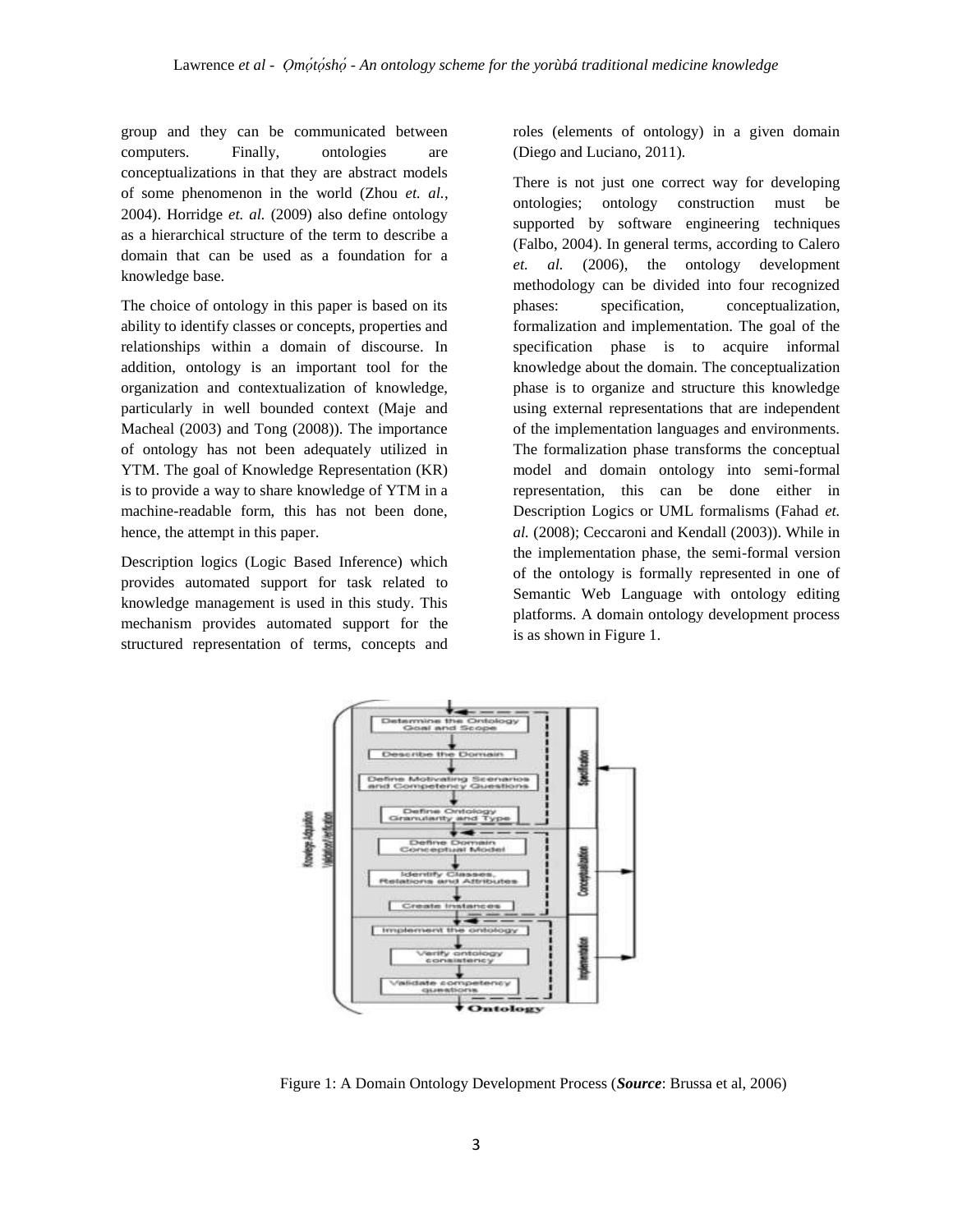# **3. Methodology**

## **3.1 Specification phase: domain description**

Unlike the Western Medicine which is based on scientifically proven evidences, Traditional medical practices in most cases are based on experience about herbal therapy (explicable) on one hand or on mystical concepts often not understandable to the scientific world (inexplicable) on the other hand, this paper focuses on the former. In this analysis, interactive discussions and participant observations were used during series of visits to practitioners of TM in order to get relevant facts from them, expert professionals from orthodox medicine and software engineers also gave necessary information to support this tasks. To really understand the basic fundamentals of YTM, the following must be well understood:

- 1. *Yorùbá* **Concept of persons**  Human being è*nìyàn*  (eni-tı-a-yan) according to Abímbólá (2006) has often been described in terms of "body" (ara) and "soul" (èmí). The human body (*ara*) is made-up of the outer person or physical body. The soul, to the *Yoruba*, is the "inner person", the real essence of being i.e. its personality (*orí-inú´*), to the *Yoruba*  connotes the total nature of its bearer, including the bearer's destiny (*àyànmó*) (Ayòdélé, 2002).
- 2. *Yorùbá* **Concept of Sickness/Illness**  Healthrelated issues vary slightly from culture to culture, region to region but the basic idea remains similar. Disease to the *Yorùbás* is seen as a disruption of one"s connection with the Earth. In the *Yoruba*  culture, there are three different dimensions of health. The first is *"ìlera"* which comes from a synthesis of the words *líle*, which means strong, and *ara*, which means body. Ìlera is a functional approach to health. Next is *"san or sunwòn"*, which

is concerned with attaining the ideal. Finally there is *àlááfıà* which is general well-being (Omotosho, 2016).

- 3. *Yorùbá* **Concept of healing**  A traditional medical practitioner, in addition to analyzing symptoms of the patient, look for the emotional and spiritual causes of the disease to placate the negative forces and only then will the proposed treatment that he/she deems appropriate. This may include herbs in the form of an infusion, enema, etc. In YTM, they also use dances, spiritual baths, symbolic sacrifice, song/prayer, and a change of diet to help cure the sick including the root cause of the problem and seek to eliminate it (holism).
- 4. *Yorùbá* **Concept of medicine and its therapeutic processes** - Most of the herbal drugs in YTM are either single or mixture of leaves, root, bark of trees or shrubs, fruits etc. Also it can go in combination with animal parts and minerals. The herbal composition can be grounded or chopped into desire sizes (à*gúnmu*), it can be in form of cream (*ìpara*) or liquid form (*àgbo*) which can be drank, injected, rubbed, eaten and so on based on the experience of the practitioners (Oladosu *et. al.*, 2012).

# **3.2 Conceptual phase: domain conceptual model**

The YTM conceptual model was transformed into a formal model by writing it in a formal form. Figure 2 shows conceptual model diagram for the *Yorùbá* Traditional Medicine. The necessary concepts and the relationships between the classes are shown. Example of such concepts include Disease, Herbal Medicine, Plant Parts, Animal Product, Mineral Resources etc. and the relationships include isUsedBy, isA, treatWith, partOf, isUseToTreat etc. These are shown in an hierarchical form.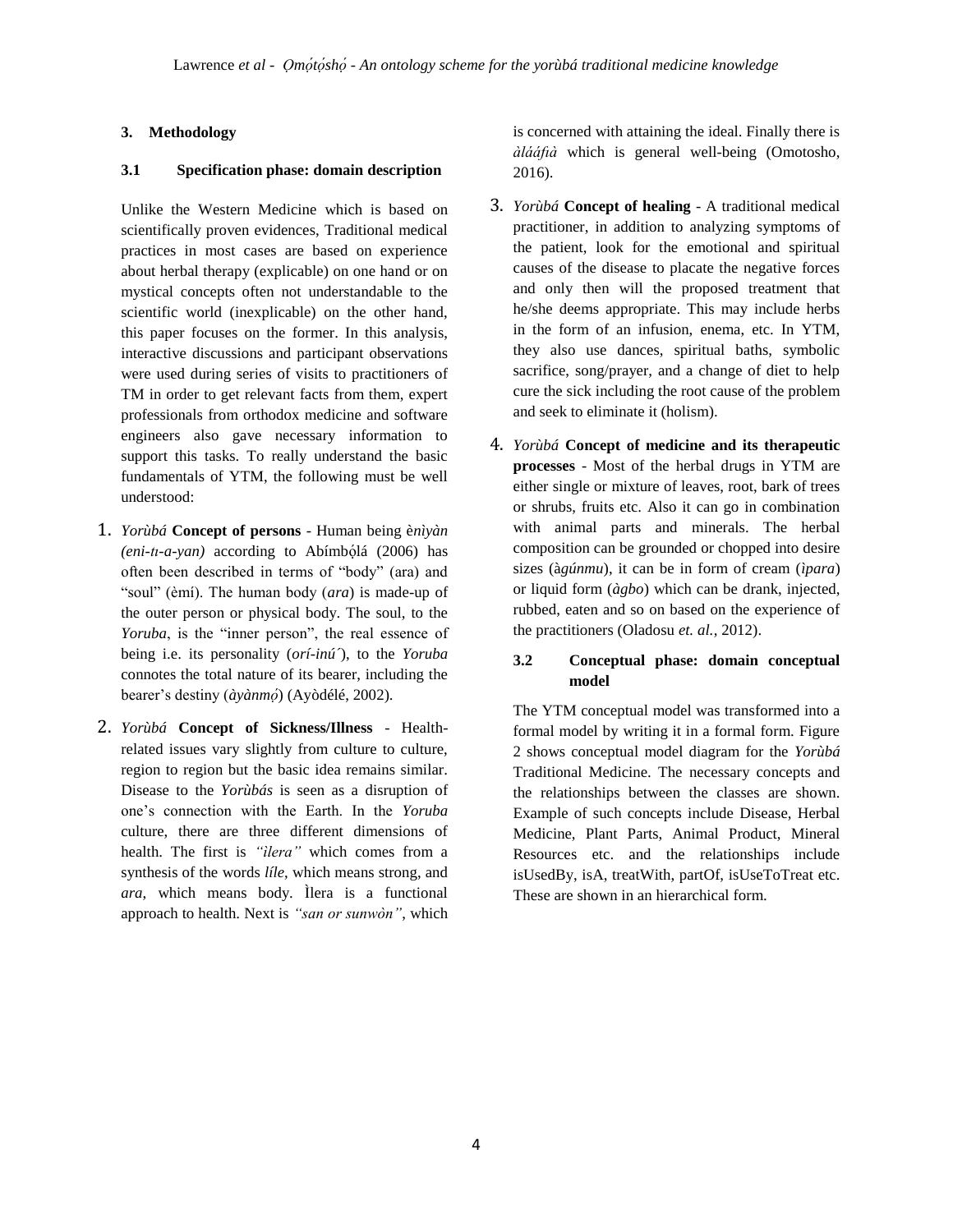

Figure 2: *A Proposed Conceptual Model for Yoruba Traditional Medicine Ontology*

#### **3.3 Domain formalization**

#### **3.3.1 Definition of axiom**

The inference procedures implemented in computational reasoners aim at realizing the entailment relation between logical statements (Russel and Norvig, 2003). They derive implicit statements from a given knowledge-base or check whether a particular statement is entailed by a knowledge-base. In this section, we present the transformation of the domain ontology into its formal representation, using Description Logics (DLs). Description Logic Language syntactically is expressed as;

*DL* =  $(T, \bot, \neg A, C \cap D, C \cup D, \forall r.C, \exists r.C)$  where:

 $T =$  Universal Concept

 $\perp$  = Bottom Concept

¬*A* = Atomic Negation

 $C \cap D$  = Intersection

 $C \cup D =$  Union

 $\forall$  r.C = Value Restriction and

∃ r.C = Limited Existential quantification that declares the existence of a relationship (or Role) to a concept C (called existential role restriction).

This subsection describes how rules work and what the results of inference indicate. Inference rules were designed to derive desired results as shown below.

[Result: 1] - *Yorùbá* herbs which can be used for treating patient's symptom.

[Result: 2] - *Yorùbá* herbs which are located in the user"s living place and can be used for treating user's symptom.

[Result: 3] - *Yorùbá* herbs which users have preferred/unpreferred tastes.

The following is a rule (Rule: 1), which can derive *Yorùbá* herbs and satisfies [Result: 1]

**Rule 1**: **goodForTheSymptom** 

(1)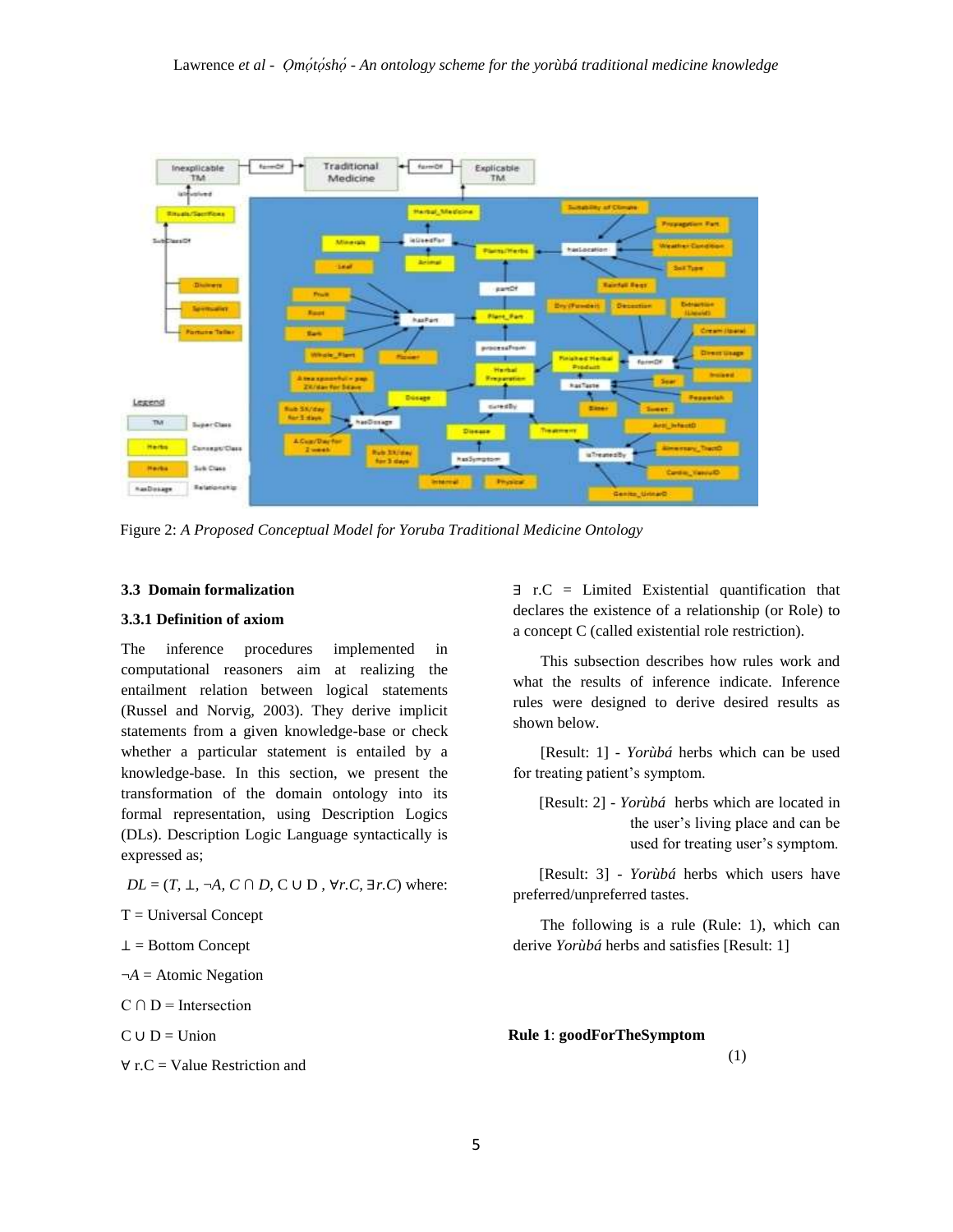[Rule: 1] consists of 2 parts. The left side of an arrow is antecedent, and the right side is consequent. The hasSymptom

hasGood*Yorùbá*HerbForTheSymptom, and treats are all properties which are represented on the ontology. The characters which start with **'?'** are variables and they are all instances of the classes which are defined on the ontology. Thus, the rule whose name is goodForTheSymptom means that if *p* has symptom *s* and *h* treats *s*, then *p* has good

*Yorùbá* herb *h* for the symptom. If the antecedent is satisfied, the rule gets fired, then the property hasGood*Yorùbá*HerbForTheSymptom gets asserted between instances of Patient and *Yorùbá*Herb classes. This shows how the rule works and properties are asserted by inferences.

[Rule: 2] is a rule to derive *Yorùbá* herbs which are located in the living place of the patient,

[Results: 2].

Eq. 1

hasSymptom(?p, ?s) ∧ treat(?h, ?s)

⇒ hasGoodYorubaHerbForTheSymptom(?p, ?h)

## **Rule 2**: **good***Yorùbá***HerbLocatedinTheLivingPlace** (2)

The property hasGood*Yorùbá*HerbForTheSymptom is inferred in [Rule: 1]. Therefore [Rule: 2] is executed after the inference of [Rule: 1]. If the result of [Rule: 1] is none, the result of [Rule: 2] is also none either.

[Rule: 3] is the rule which derives has*Yorùbá*HerbWithRatedTaste property.

hasGood*Yoruba*HerbForTheSymptom(?p, ?h) ∧ isLivingIn(?p, ?l1)

∧ isLocatedIn(?h, ?l2) ∧ isPartOf (?l1, ?l2)

⇒ hasGoodYorubaHerbLocatedInTheLivingPlace(?p, ?h)

(3)

# **Rule 3**: *Yorùbá***HerbWithRatedTaste**

*Yorùbá* herbs are rated by the patient from the results of [Rule: 3]. Therefore, the result of [Rule: 3] is [Result: 3]. The [Rule: 4] and [Rule: 5] will be executed after the execution of [Rule: 3] as shown in Figure 3, Because [Rule: 4] and [Rule: 5] need the results of [Rule: 3] which mean that *Yorùbá* herbs are rated by the patient.

isRatedBy(?t, ?p) ∧ hasTaste(?h, ?t)

⇒ hasYorubaHerbWithRatedTaste(?p, ?h)

**Rule 4**: *Yoruba***HerbWithPreferredTaste** (4)

has*Yoruba*HerbWithRatedTaste(?p, ?h2) ∧ hasTaste(?h1, ?t1) ∧ hasTaste(?h2, ?t2) ∧ isPreferredBy(?t2, ?p) ∧ isTheSameTasteAs(?11, ?t3) ∧ isTheSameTasteAs(?t2, ?t3)  $\Rightarrow$ hasYorubaHerbWithPreferredTaste(?p, ?h1)

Eq. 3

# Eq. 4

Eq. 2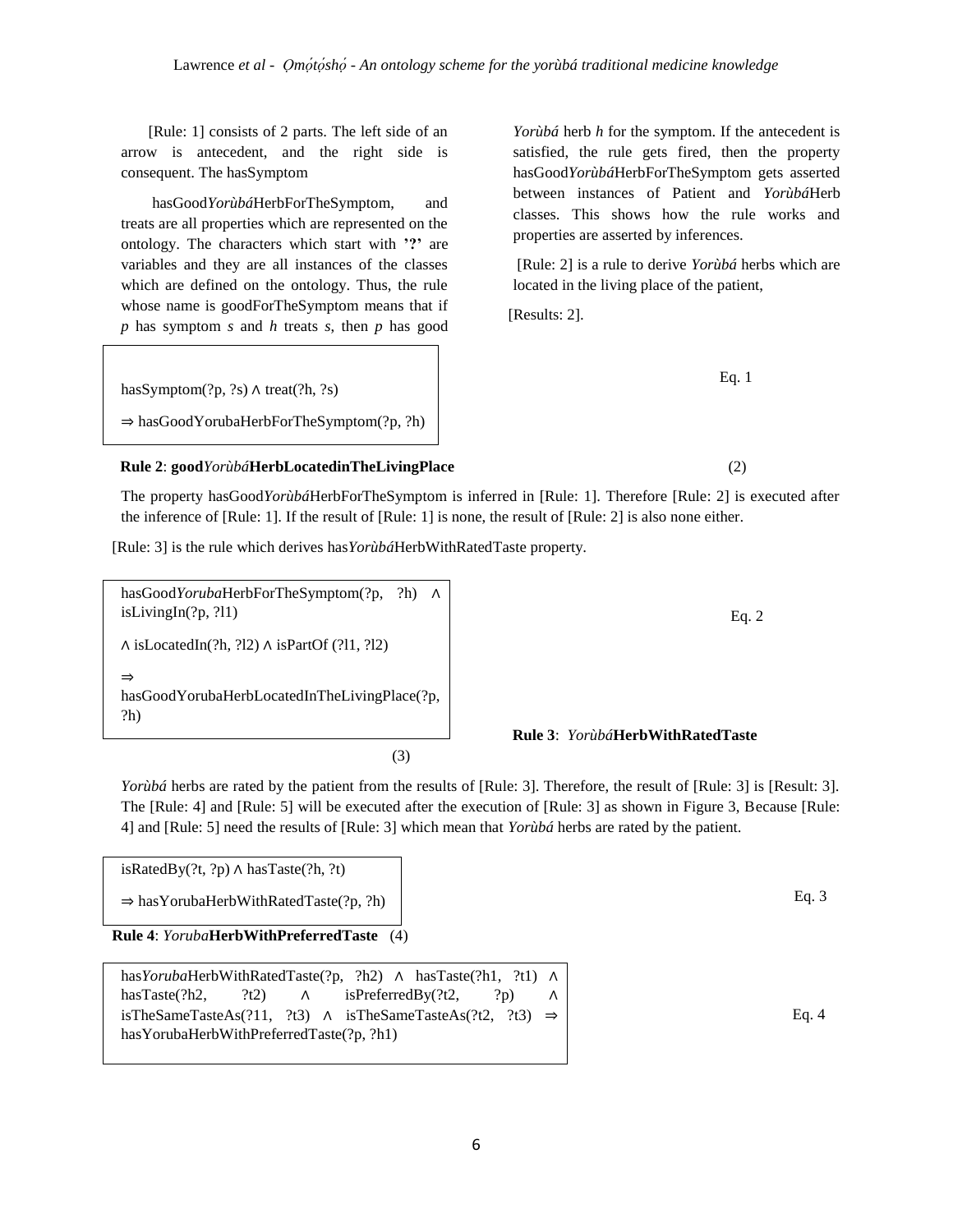#### **Rule 5**: *Yorùbá***HerbWithUnPreferredTaste** (5)

#### **Rule** *Yorùbá*HerbWithUnpreferredTaste

The results of [Rule: 4] and [Rule: 5] are [Result: 3]. After the derivation of 2 properties which are inferred by [Rule: 4] and [Rule: 5].

has*Yoruba*HerbWithRatedTaste(?p, ?h2) ∧ hasTaste(?h1, ?t1) ∧ hasTaste(?h2, ?t2) ∧ isNotPreferredBy(?t2, ?p) ∧ isTheSameTasteAs(?t1, ?t3) ∧ isTheSameTasteAs(?t2, ?t3) ⇒ hasYorubaHerbWithUnpreferredTaste(?p, ?h1)

Eq. 5



Figure 3: Inference Chains (Source: Kato *et. al.* (2010))

In the new system, an idea of ontology was employed to represent domain knowledge that expresses the semantics of each class and its relations.

There are several classes in the ontology such as SpiritualTherapy, HerbalTherapy, HerbalPreparation, HerbalFinishedProduct, HerbalTaste, PlantPart, Dosage and HerbLocation. The SpiritualTherapy class represents a way of treating patient with ailment in the system. The

HerbalTherapy class expresses the method used to treat patient by using single or compound herbs or combine

with animals and minerals. Herbal Preparation class represents the processes involve in converting herbs to the form to cure ailment. Herbal Finished Product class is the product gotten from herbal preparation. Plant Part class means the parts that can be used for herbal preparation. Dosage class represents the frequency and quantity to be used to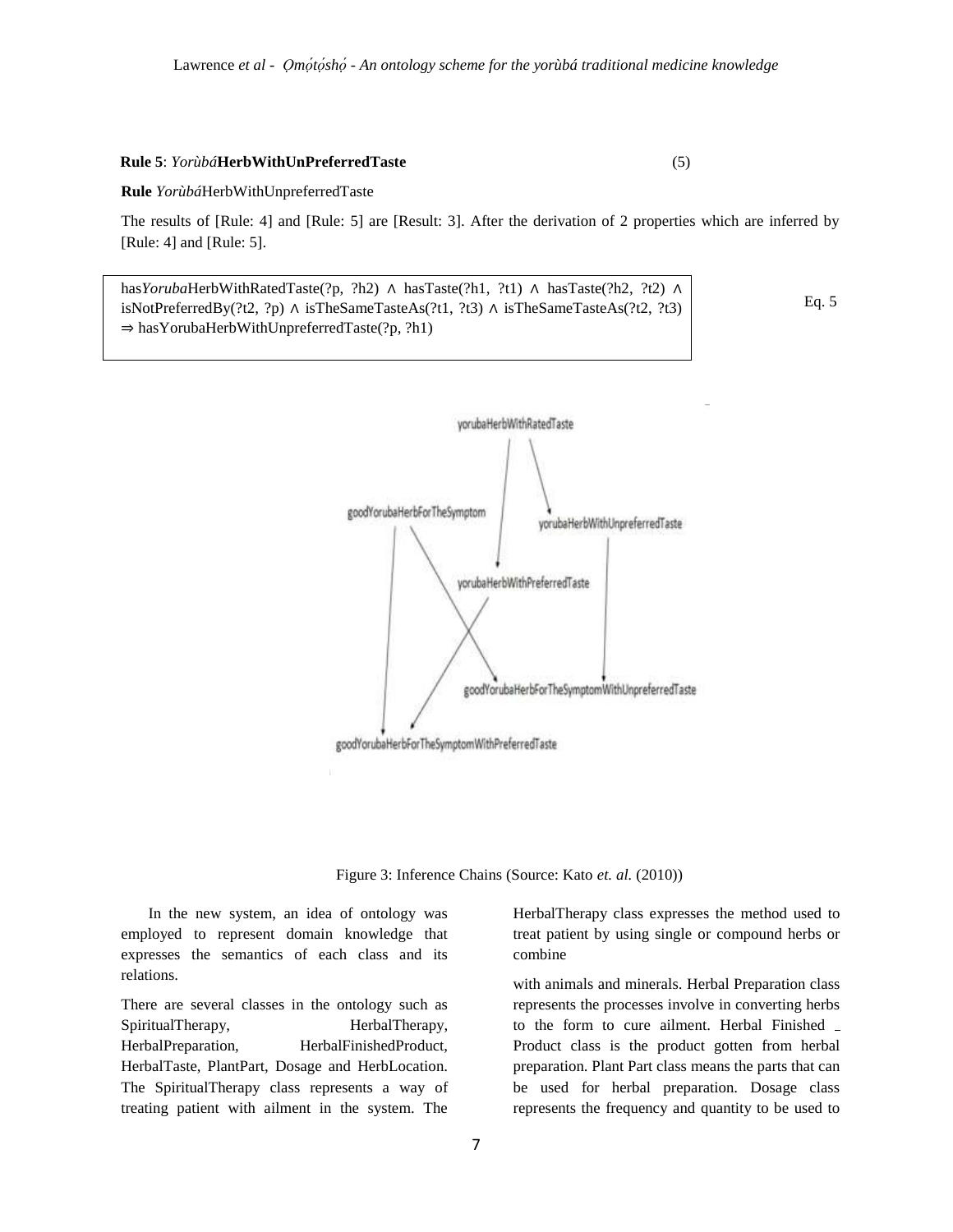treat disease. The Herb Location class means living places of users and locations of *Yorùbá* herbs. Other classes such as Herbal Taste which shows what tastes the *Yorùbá* herbs have. The subclasses of Taste are all tastes (Acerbic, Acrid, Bitter, Spicy, Insipid, Sour, Sweet) of *Yoruba* herbs. However, users have individual preferences of tastes. Thus, *Yorùbá* herb"s tastes was represented in Herbal Taste subclass. Patient, Symptoms, Disease, Herb Application and so on are other subclasses under YTMO.

and provides plug-and-play environment that makes it a flexible base for rapid prototyping and application development (Knublauch *et. al.*, 2005). YTMO classes, object properties and data properties were created. To compare the ontology implementation with its conceptualization, graphics using the OWL-Viz and OntoGraf plug-ins were generated. OWL-Viz enables the class hierarchies in OWL ontology to be viewed, allowing comparison of the asserted class hierarchy and the inferred class hierarchy. In this, defined classes can be distinguished and inconsistent concepts are highlighted in red. Figures 4 and 5 show the domain ontology taxonomy and the ontology visualization.

#### **4Implementation phase:**

### **4.1 Ontology visualization and query**

In order to implement the ontology, we chose Protégé 4.3 because of the fact that it is extensible



Figure 4: *YTM concepts, object properties and data properties.*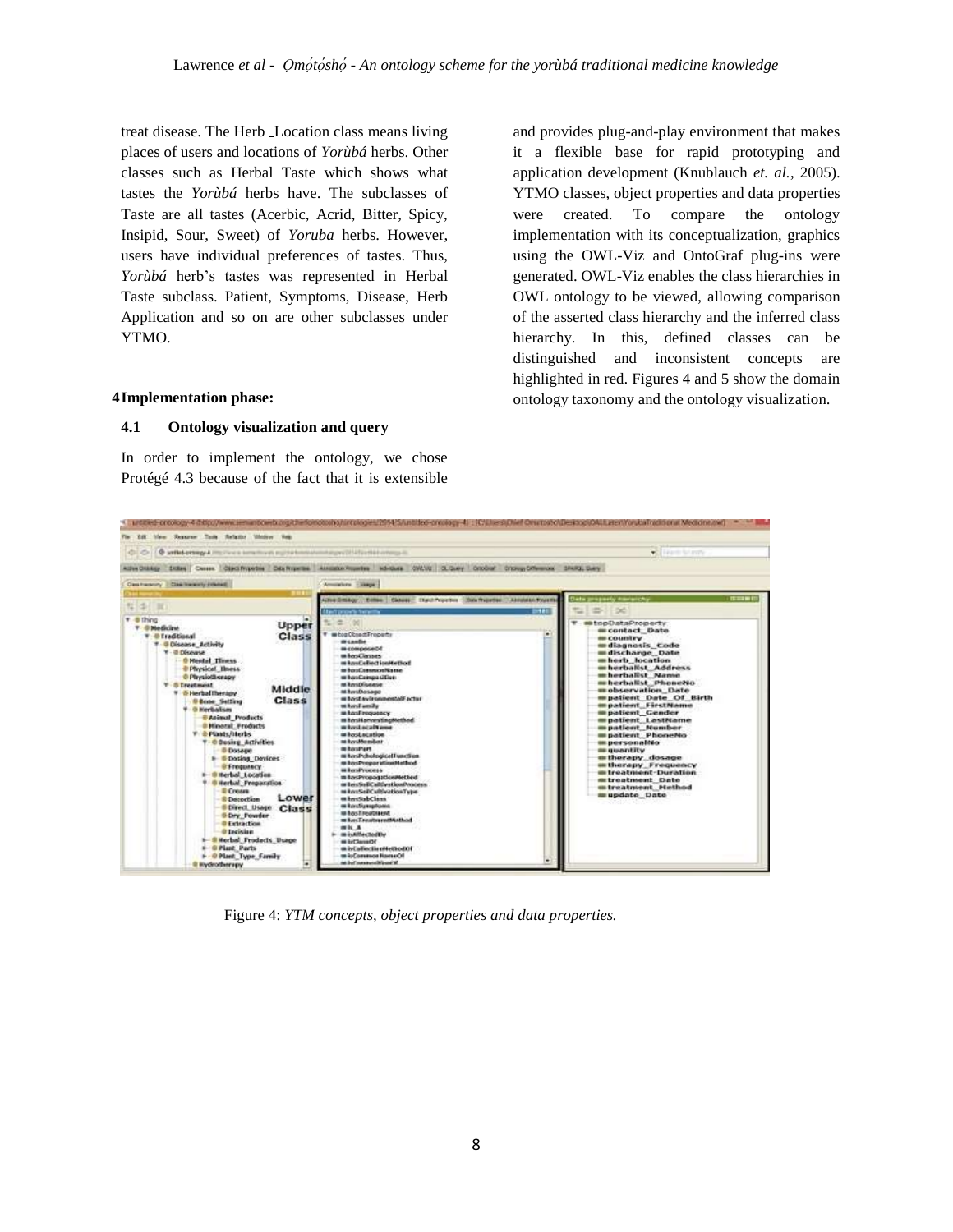

Figure 5a: *YTM* concepts and Owlviz. 5b:OntoGraf Visualisation of YTM Ontology

In order to verify the accuracy of the ontology, DL query was used to test for the satisfiability of the ontology. The result is as shown in Figures 6 and 7.

| <b>Liters</b>                |               | <b>TEST</b>         |
|------------------------------|---------------|---------------------|
| Carry (that supressor)       |               |                     |
| hasComposition value water   |               |                     |
| Execute Add to antistrgy     |               |                     |
| Dany made                    |               |                     |
| Spectrum (1)                 |               | Orect super classes |
| <b>O</b> Thing               | 6             | Super classes       |
|                              |               | Equivalent classes  |
| Died op dates (F)            |               | Cirect sub classes  |
| · Nothing                    | o             | Sub classes         |
|                              |               | V interces          |
| tia shape (0)<br>@ Nothing   | O             |                     |
|                              |               |                     |
| Infarion 25                  |               |                     |
| <b><i>OTyphoid_Cure3</i></b> |               |                     |
| #Iba_Jedojedo                | $\frac{0}{2}$ |                     |
| <b><i>OTyhoid_Cure2</i></b>  |               |                     |
| #High_Blood_Pressure         |               |                     |
| <b>♦ Eje_Riru</b>            | ă             |                     |
| <b><i>OTyphoid Fever</i></b> |               |                     |
|                              |               |                     |
|                              |               |                     |
|                              |               |                     |

Figure 6: Query about Diseases having Composition "Water".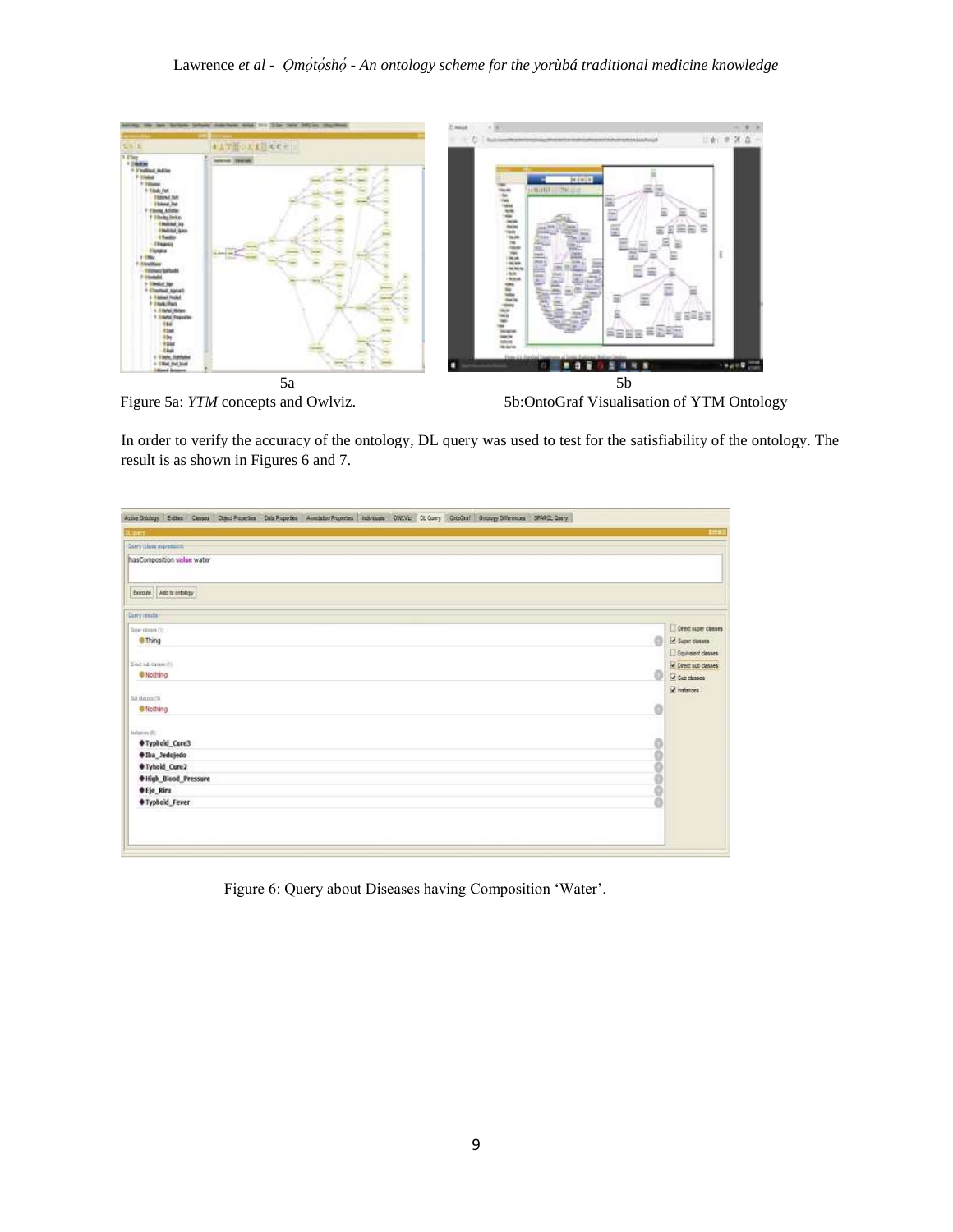| @ attackenegy 4 (Nationer resume environmental information that the other of<br>$\leftrightarrow$<br><b>C</b>                                                                                                                                                                                                                                                                                                                                                                                                                                                                                                                                             |                                                                                                                                                                                                                                                                                                                                                                                                                |                                                                                                                                                                                      | <b>Tinnet for a cra</b><br>۰.                                                                                                                                                                                                                                                                                                   |
|-----------------------------------------------------------------------------------------------------------------------------------------------------------------------------------------------------------------------------------------------------------------------------------------------------------------------------------------------------------------------------------------------------------------------------------------------------------------------------------------------------------------------------------------------------------------------------------------------------------------------------------------------------------|----------------------------------------------------------------------------------------------------------------------------------------------------------------------------------------------------------------------------------------------------------------------------------------------------------------------------------------------------------------------------------------------------------------|--------------------------------------------------------------------------------------------------------------------------------------------------------------------------------------|---------------------------------------------------------------------------------------------------------------------------------------------------------------------------------------------------------------------------------------------------------------------------------------------------------------------------------|
| Advectors (China Classe) Class Class Total Process Annisha Process Volvours DUCVIs D. Guery Drivery County Orleans<br><b>VOIDABLE ON TANK CONTROLLER</b><br>Class Hererchy Class Hererchy (Informal)<br>×<br>THEFT<br>$\bullet$<br>屋中<br>面<br>۰<br><b>+ Nuscle</b><br><b>+ Neck</b><br>+ @ BodyPart<br>+ Ofun didun<br><b>F-Il Disease</b><br>+ Ogoporo<br><b>T-B Symptoms</b><br>· @Internal Symptoms<br>Cie lapalapa Optutui<br>@ Physical Symptoms<br>$+$ Oni<br><b>T-O Treatment</b><br>Coe Ovido<br><b>T</b> © Traditional<br><b>Ora ing elgen</b><br><b><i>Oisease Activity</i></b>                                                                 | Description On Task: Coniz 4986<br><b>Smill</b><br>0000<br>@ Disease<br>tam relieva in Ca<br><b>Ori filo</b><br>0000<br><b>Distances Co.</b>                                                                                                                                                                                                                                                                   | Antifactors: On Taxa: Cand:<br><b>DB11</b><br>minum<br><b>DOC</b><br>connect<br>Ewe ivalode or like jedb + local scop + incissions on the fore head + addite agron<br>solution to 4. |                                                                                                                                                                                                                                                                                                                                 |
| - @ Herbel Mixture<br>T O Hodical Sign<br>@ Anamnestic<br>- O Prognestic<br><b>Y</b> O Treatment Approach<br><b>T</b> @ Herball herapy<br><b>Bone Setting</b><br><b>T - @ Dosing Activities</b><br><b><i><u>&amp; Dosage</u></i></b><br>* <i>*</i> Dosing Devices<br>Oproppers & Syringes<br><b>O</b> Medicinal Cup<br><b><i>U</i></b> Nedicinal Spoons<br><b>O Oral</b> , Pipettes<br>. O Well & Cylinder<br>- @ Frequency<br><b><i><u>@Herbal Location</u></i></b><br><b><i><u>*Herbel</u></i></b> Preparation<br><b><i><u>@ Cream</u></i></b><br><sup>®</sup> Decochion<br><b>Direct Usage</b><br><b>ODry Powder</b><br><b><i>WExtraction</i></b><br>٠ | + Ori fife<br>City Tucky<br><b>+ Ori Teolo Cure1</b><br><b>Con Texts Care 2</b><br><b>Crogbo</b><br>Cisan-Jacon<br>+ Osan quinquin<br><b>CARNWHY</b><br>Cose Dudu<br><b>Ovin</b><br>+ Peeling Skin<br><b>+</b> Persistent Headache<br><b>+ Reproductory System</b><br><b>+ Respiratory System</b><br><b>+ Salt</b><br>· Sobe Cell<br>$+$ Skin<br>Sore Throat<br>· Storiach pain<br><b>+ Stomach pain cure!</b> |                                                                                                                                                                                      | BREE<br>Property assertons: Dr. Tush, Cate2<br>liked province anniune (C)<br>mhasDosage Wash and add incision + ile agbon solution<br>misUsedToTreat Ori Tuulu<br>mhasComposition Ewe Iyalode<br>mhasCompesition Local Soap<br>Sea papieri alasmesi Cit<br>Nepplaceabled presenty pointment (C)<br>load in an archity manuel GD |

Figure 7: YTMO Instances.

#### **5. Conclusion and future research direction**

Based on the above and considering the need to use the prototype for the development of computing artefacts such as software development is evident. The ontology development methodology has been followed and the verification and validation have been carried out, taking into account that partial verification allow identifying errors propagation between set of classes. Furthermore, for the purpose of making the ontology more flexible and allow extensibility and reuse, it is important to modularize the ontology if possible. In this paper, we have demonstrated the technical aspects and features of the ontology construction. Particularly, this approach has been used to define a domain ontology for YTM, which could be extended by task ontologies and used by different medical applications.

#### **References**

- K. Abímbólá. *Yoruba Culture: A philosophy Account*. Iroko Academy Publishers Company, United Kingdom. 2006.
- L. A. Adébísí and A. G. Gbagir. *Traditional Medicine for Treatment of Typhoid Fever in*

*Rural Areas of Ibadan, Oyo State, Nigeria*. Obeche Journal, 25(1):105–110. 2006

- M. S. Amir. *Knowledge Representation within Information Systems in Manufacturing Environments*. PhD thesis, Department of Information Systems and Computing, Brunel University, London. 2004.
- S. J. Ayodélé. *The Yoruba Cultural Construction of health and illness*. Normadic Journal of African Studies, University of Ibadan, Nigeria*.*, 11(3):322–335. 2002.
- Borst, W. N., Akkermans, J. M., and Top, J. L. (1997). Engineering Ontologies. *International Journal of Human-Computer Studies.*, 46:365–406.
- Brachman, R. J. and Levesque, H. J. (2003). Knowledge Representation and Reasoning. Morgan Kaufmann Publishers.
- Brusa, G., Caliusco, M. L., and Chiotti, O. (2006). A Process for Building a Domain Ontology: an Experience in Developing a Government Budgetary Ontology. In Proceedings of Australian Conference on Research and Practice in Information Technology, Australia. IJCAI-95 (Accessed: 22/02/2013).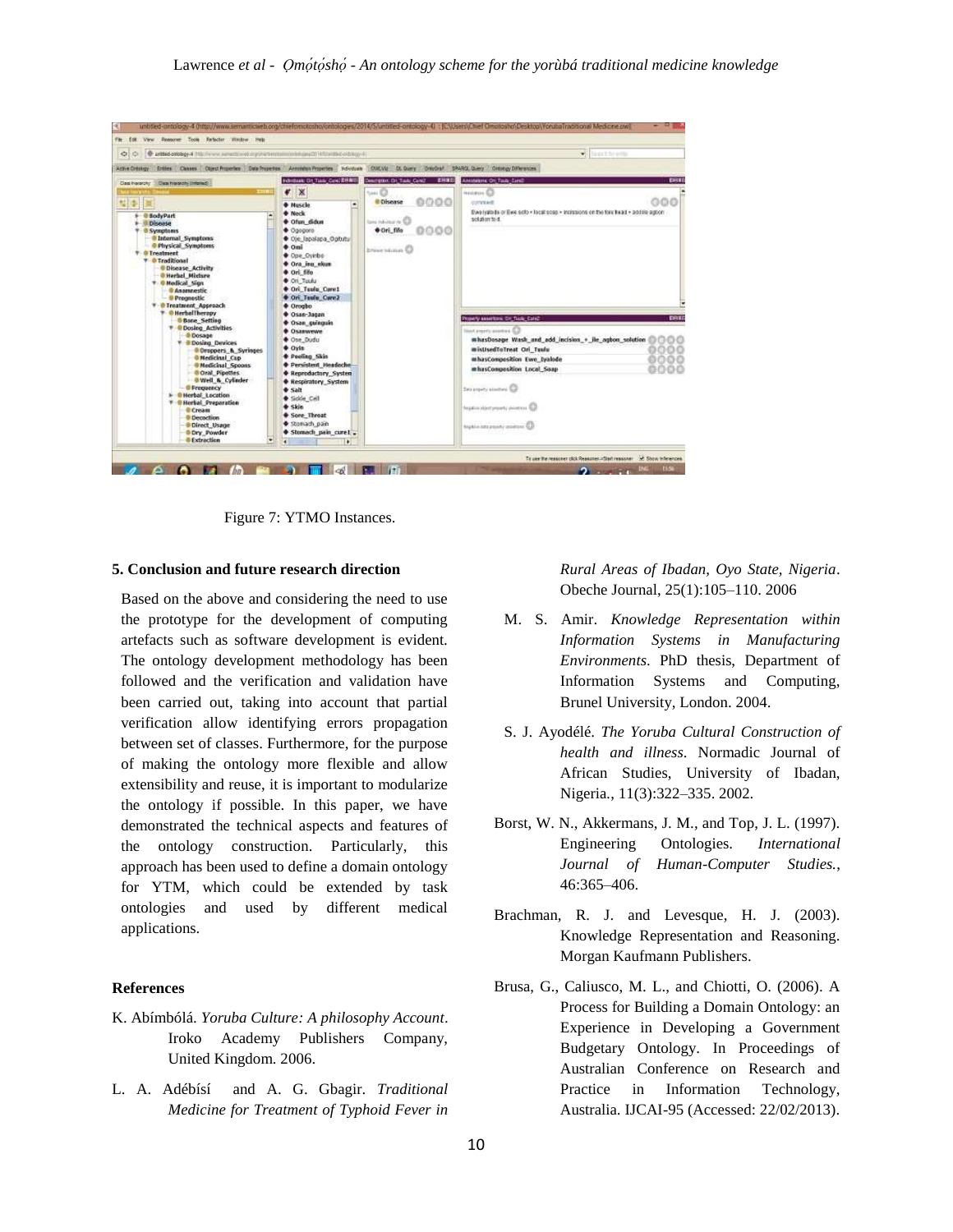- Calero, C., Ruiz, F., and Piattini, M. (2006). Ontologies for Software Engineering and Software Technology. Calero,Ruiz,Piattini (Eds), SpringerVerlag Berlin Heidelberg.
- Ceccaroni, L. and Kendall, E. (2003). A Semantically-Rich Graphical Environment for Collaborative Ontology Development in Agentcities. iD3, Barcelona, Spain, Vol.9.
- Diego, C. and Luciano, S. (2011). Knowledge Representation and Ontologies. *Journal of Computer Science, FREE University of BOZEN.*, 1:13–22.
- Fahad, M., Qadir, M. A., and Shah, S. A. H. (2008). Evaluation of Ontologies and DL Reasoners. In Conference Proceedings of International Federation for Information Processing (IFIP), Springer: Boston, Vol 288, pp17-27.
- Falbo, R. A. (2004). Experiences in Using a Method for Building Domain Ontologies. In Proceedings of the Sixteenth International Conference on

Software Engineering and Knowledge Engineering, (SEKE"2004), Alberta, Canada, pp.474–477.

- Gruber, T. R. (1993). A Translation Approach to Portable Ontology Specifications. *Journal of Knowledge Acquisition.*, 5(2):199–220. http://dx.doi.org/10.1006/knac.1993.1008, (Accessed: 22/02/2013).
- Horridge, M., Knublauch, H., Rector, A., Stevens, R., and Wroe, C. (2009). A Practical Guide to Building OWL Ontologies Using the Protege-OWL Plugin and CO-ODE Tools. Technical report, University of Manchester. http://www.co-ode.org/resources/tutprials/, (Accessed: 22/02/2013).
- Kato, T., Maneerat, N., Varakulsiripunth, R., Kato, Y., and Takahashi, K. (2010). Ontology-Based E-health System with Thai Herb Recommendation. pp. 17–23. In Proceedings of International Conference on Internet and MultiMedia System and Application (IMSA2010), Thailand, pp.17- 23.
- Knublauch, H., Horridge, M., Musen, M., Rector, A., Stevens, R., Drummond, N., Lord, P., Noy, N., Seidenberg, J., and Wang, H. (2005). The Prot´eg´e OWL Experience, Workshop on OWL: Experiences and Directions. In Fourth International Semantic Web Conference (ISWC2005), Galway, Ireland, pp.117-142. Accessed: 12/05/2015.
- Maje, H. and Macheal, U. (2003). Ontology based Holonic Diagnostic System (OHDS) for the Research and Control of Unknown Diseases. *Journal of the American Society for Information Science and Technology*, 58:786–793.
- Obamsawim, R. (2006). Indigenous Knowledge and Sustainable Development. *International Journal of Information Management.*, 26:224–233.
- Oládosù, J. B., Àdìgún, M. O., and Mbarika, V. (2012). Towards a Pharma-` ceutical Ontology for African Traditional Herbs. volume 1. In Proceedings of the World Congress on Engineering and Computer Science, (WCESS), San Francisco, USA, Vol 1., pp.136-143. ISBN: 978-988-19251- 6-9, Accessed: 12/09/2014.
- Omotosho, L. O. (2016). Design and Analysis of a Formal Computational Ontology Model for Yoruba Traditional Medicine. PhD Thesis, Obafemi Awolowo University, Ile-Ife: (OAU), Unpublished.
- Ritcher, M. (2003). Traditional Medicine and Traditional Healers in South African. In a Discussion Paper prepared for the Treatment Action Campaign and AIDS Law Project, Lusuka, South-Africa, pp.4–47.
- Russel, S. and Norvig, P. (2003). *Artificial Intelligence - A Modern Approach*. Second Edition ed., Prentice-Hall Series in Artificial Intelligence, Upper Saddle River.
- Sandhya, B., Thomas, S., Isabel, W., and Shenbagarathai, R. (2006). Ethnomedicinal Plants Used by the Valaiyan Community of Pairanmalia Hills (Reserved Forest), Tamilnadu, India - A Pilot Study. *African*